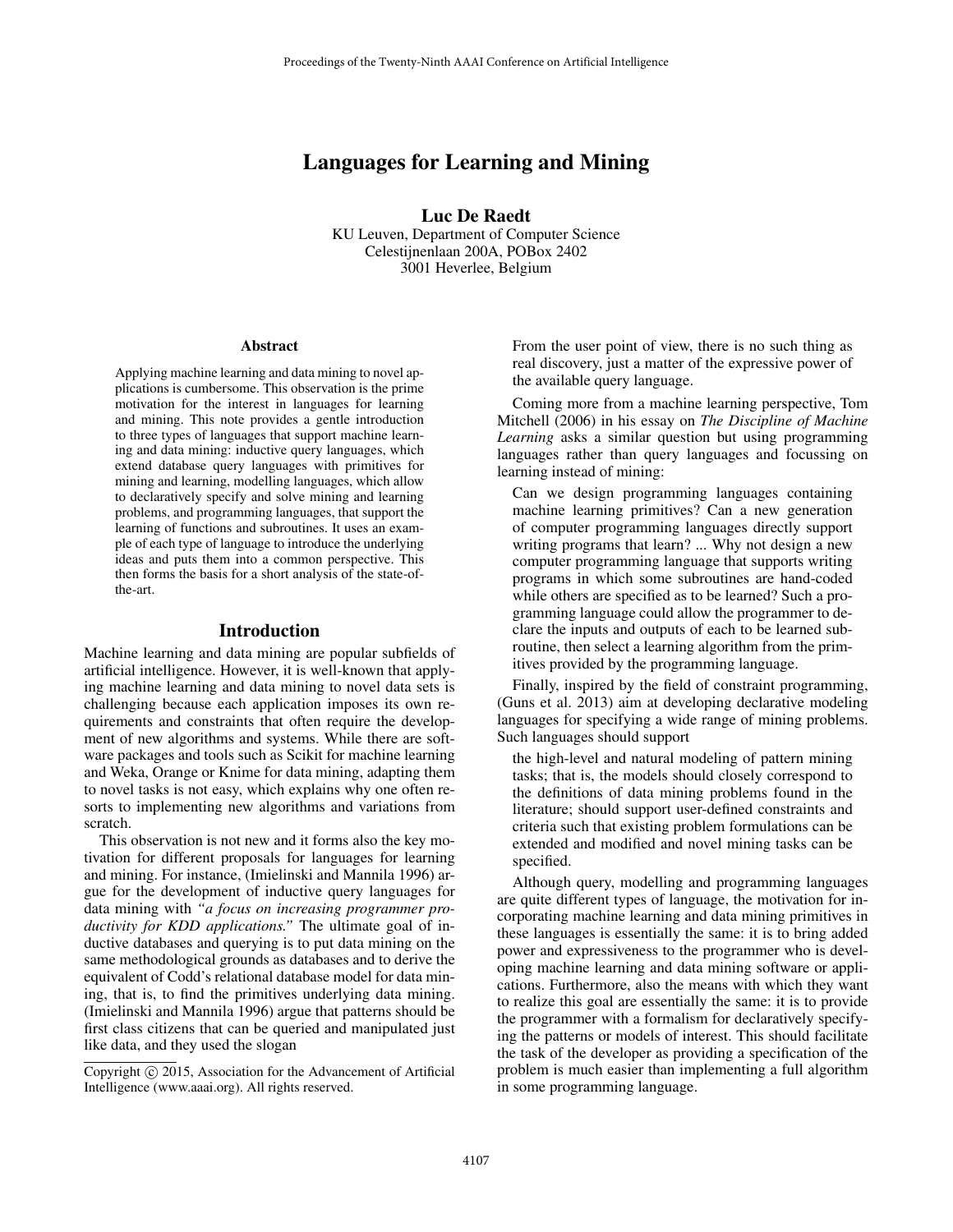| Beer          | Brand            | Color         | Alcohol $%$ |
|---------------|------------------|---------------|-------------|
|               | Westmalle Tripel | <b>Blonde</b> | 9.5         |
| 2             | Orval            | Dark          | 6.2         |
| $\mathcal{E}$ | Straffe Hendrik  | Gold          |             |
|               | Straffe Hendrik  | Dark          | 11          |
|               |                  |               |             |

Table 1: The Beer table.

| Cid            | Brand                   | Color         | Alcohol $%$ |
|----------------|-------------------------|---------------|-------------|
| c <sub>1</sub> | Westmalle Tripel        |               |             |
| c2             | <b>Westmalle Tripel</b> | <b>Blonde</b> |             |
| c <sub>3</sub> |                         | <b>Blonde</b> |             |
| c4             |                         | <b>Blonde</b> | 9.5         |
| c <sub>5</sub> | Straffe Hendrik         |               |             |
|                |                         |               |             |

Table 2: The BeerConcept table.

This note will provide a gentle introduction to these three types of languages and will put them into a common perspective. This will allow us to clarify the state-of-the-art and to identify some remaining challenges. But first, we shall introduce these three types of languages using an example.

## Inductive Query Languages

Since the seminal paper by (Imielinski and Mannila 1996) many different inductive query languages have been developed, e.g. (Meo, Psaila, and Ceri 1998; Imielinski and Virmani 1999; Blockeel et al. 2012). Most of these languages extend relational database languages (such as SQL) with primitives for mining. While some query languages merely invoke an extra primitive to call a particular data mining algorithm, such as a decision tree learner, others aim for a tighter integration between the database and data mining components. An interesting perspective in this regard is that of the virtual mining views of (Blockeel et al. 2012), who claim that inductive querying can be realized by adding a number of 'virtual views' to the database and querying these as any other relation in a database. A virtual mining view is a relation that virtually contains the output of a data mining component. It is virtual in that it need not be fully materialized as this would lead to combinatorial problems.

Let us illustrate this idea on a simple example (adapted from (Blockeel et al. 2012)). Assume we have a dataset about Belgian beers, cf. Table 1.

Two mining views could then be created for this relation, cf. Tables 2 and 3. The BeerConcept table lists all possible tuples using the values of the attributes that occur in the original table, but also allows for the special don't care value

| cid | frequency | size |
|-----|-----------|------|
|     |           |      |
|     |           |      |

Table 3: The BeerSet table.

"?". The idea is that this virtual view contains the set of all possible patterns, where a pattern can be regarded as a conjunction of attribute-value pairs. The BeerSet table contains the corresponding patterns (through their concept identifier cid) as well as information about the number of occurences, i.e. the frequency, of these patterns in the original dataset. Once these tables are in place, one can mine for patterns using SQL on the resulting tables. For instance, the query below asks for all patterns (concepts) that occur at least 10 times in the data or have an area of at least 60 such as c5.

```
SELECT C.*, S.supp, S.sz,
S.supp * S.sz AS area
FROM BeerConcepts C, BeerSets S
WHERE (C.cid = S.cid AND (S.freq * S.sz > 60))
OR (S.freq > 10)
```
The concept of virtual mining views has been applied to richer types of patterns such as rules and decision trees, and it has been successfully integrated in a database system. Its integration in database systems is typical for inductive query languages. It involves processing the SQL query to split it in three parts corresponding to 1) pre-processing, 2) data mining, and 3) post-processing. The pre-processing query will retrieve the data from the database and put it in the right format so that it can be processed by a data mining system. The data mining system will then process the data and pass on the result to the post-processing step, which will query the data mining result to obtain the final answer.

Inductive querying is elegant and quite flexible, though many challenges remain. First, the integration of various types of patterns and models in a database management system remains cumbersome as it typically requires coupling with external data mining algorithms and there is only little support for this as deep integrations of the mining primitives in the underlying database management and query optimization system are still missing. Secondly, current inductive querying systems offer only little support to the user for defining new types of constraints and optimization criteria. Thirdly, despite the fact that inductive query languages are typically integrated in a (relational) database system, they often do not support the querying of relational or structured data. Finally, and most importantly, the 'equivalent' of the relational algebra for data mining has not yet been identified, and so the quest for inductive query languages continues.

## Modeling Languages

In artificial intelligence there has been a shift from programming to solving as argued by (Geffner 2014). The idea is to model the artificial intelligence problem and then call a solver rather than to produce a program that implements a particular algorithm for computing the solutions to the problem. Numerous solvers have been developed for important classes of problems such as SAT, maxSAT, weighted model counting, Markov Decision Processes, constraint satisfaction problems and linear programming. Furthermore, these solvers enabled the development of high-level modeling languages in the knowledge representation and constraint programming communities such as Essence (Frisch et al. 2008) and Zinc (Marriott et al. 2008). It has been argued that this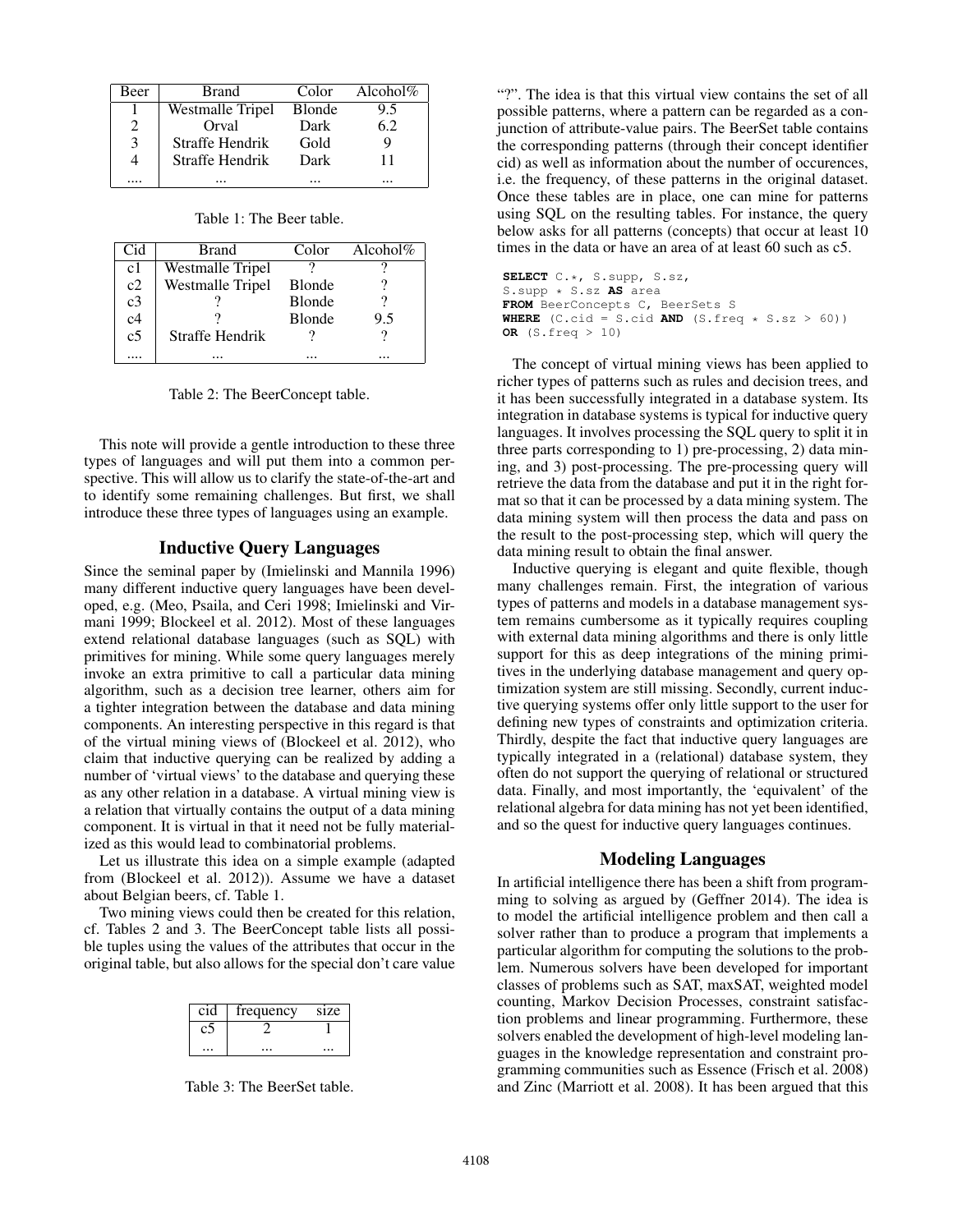type of approach represents (using the words of Eugene Freuder)

... one of the closest approaches computer science has yet made to the Holy Grail of programming: the user states the problem, the computer solves it.

and the slogan 'constraint programming = model + solver(s)' has been used.

Although solvers for convex optimization and mathematical programming are very popular in machine learning, the use of solvers for combinatorial optimization is less common in data mining and machine learning. More importantly, there are today only few high-level modeling approaches to machine learning or data mining (but see (Bruynooghe et al. 2014; Guns et al. 2013; De Raedt et al. 2011)) although the topic is enjoying more and more attention (cf. Dagstuhl Seminar 14411).

Let us now illustrate the idea underlying the modeling methodology. Figure 1 contains an example model written in MiningZinc (Guns et al. 2013), which is essentially a library that supports pattern mining for MiniZinc (Marriott et al. 2008), a popular modeling language for constraint programming. The model looks for discriminative patterns and it is specified in a form that closely resembles definitions of the discriminative pattern mining problem that one may find in the literature. It assumes that we are given a set of items  $\{1, ..., N\}$ , and two sets of transactions, D\_f raud and  $D_{\mathcal{A}}$ , where each transaction  $(tid, I)$  consists of a transaction identifier tid and a subset I of the items  $\{1, ..., N\}$ . The goal then is to find an Itemset (i.e., a pattern) that 1) covers at least 5 transactions in D\_f raud and 2) that scores best w.r.t. accuracy. An Itemset covers a transaction  $(tid, I)$  if Itemset  $\subseteq$  *I* and the cover of an itemset is simply the set of transactions tid it covers. The constraint then uses the cardinality function card to represent the frequency constraint 1). The scoring function corresponds to the accuracy of the pattern (the difference between the frequencies in the two transaction sets) and the goal is to find the best pattern according to this scoring function.

The example illustrates the power of the modeling approach: by varying the constraints and the (scoring) functions in the model, one can easily specify a wide range of mining problems. To find solutions for any given model, one can either rely on general purpose solvers that are available for the underlying modeling language (MiniZinc), or automatically analyse the model in order to determine which data mining algorithm to use for solving particular subtasks of the problem following an approach that is analogous to that described for the virtual mining views. In the above example, one might, for instance, invoke a frequent pattern miner on D<sub>-fraud</sub> as one step in the solution process. MiningZinc provides support for incorporating such data mining solvers and for reasoning over possible executions of the solution methods. This is realized by defining each specific data mining solver as a conjunction of constraints.

Modeling languages allow to elegantly specify many problems. The modeled problems can – in theory – always be solved by resorting to one of the standard solvers, these solvers are usually not efficient enough and are certainly not

| var set of 1N: Itemset;                                         |
|-----------------------------------------------------------------|
| $array(int]$ of set of $1N:$ D fraud;                           |
| $array(int]$ of set of $1N: D ok;$                              |
| constraint card (cover (Itemset, $D_{\text{frac}}(x) > 5$ ;     |
| % Optimisation function                                         |
| <b>var int:</b> Score = card(cover(Items, $D_{\text{frac}}$ ) - |
| card(cover(Items, D_ok));                                       |
| solve maximize Score :: itemset search (Items);                 |

Figure 1: Discriminative itemset mining model

meant for dealing with the large datasets (and constraints) of data mining. The modeling languages can also be coupled to specific data mining algorithms but this requires extra effort. As for inductive query languages, there is not yet a deep integration in the underlying solvers (but see (Nijssen and Guns 2010) for a special purpose constraint programming solver for data mining). So, one of the most important challenges for the modeling approach to data mining is to devise solvers that are more efficient and scalable even though these more general approaches may never reach the performance of highy specialized solvers due to their greater expressivity. Another ongoing challenge is concerned with extending this type of modeling approach to a much wider spectrum of data mining tasks. A final one is, as for the inductive query languages, to support structured data such as sequences, graphs and relational data.

## Probabilistic Programming Languages

Several extensions of programming languages exist that support learning from examples. Most popular amongst these are the so-called probabilistic programming languages (Sato and Kameya 2001; Goodman et al. 2008; Fierens et al. 2013; Milch et al. 2007; De Raedt and Kimmig 2013; McCallum, Schultz, and Singh 2009), which essentially define a probability distribution over possible executions and outcomes of the underlying program and then provide algorithms for estimating the parameters of the underlying distributions from samples of the desired behaviour of the program. This is very similar in spirit to the learning of graphical models from data, and indeed similar algorithms, such as EM and Bayesian methods, are employed. Most probabilistic programming languages extend existing functional or logic programming languages such as Scheme and Prolog with probabilistic primitives. Probabilistic programming languages have been applied to several challenging applications, and their key advantage is that it is easy to write down the model and then apply a learning engine. This is perfectly in line with the goal of supporting the programmer to write machine learning software.

Probabilistic programming has strong links to statistical relational learning (Getoor and Taskar 2007), though statistical relational learning approaches such as Markov Logic (Richardson and Domingos 2006) and Probabilistic Relational Models (Getoor et al. 2001) are not programming languages. While they possess many properties of the modeling approach described earlier they are also somewhat more limited in that they do not allow the user to model the learning task (e.g., the scoring function, the learning setting and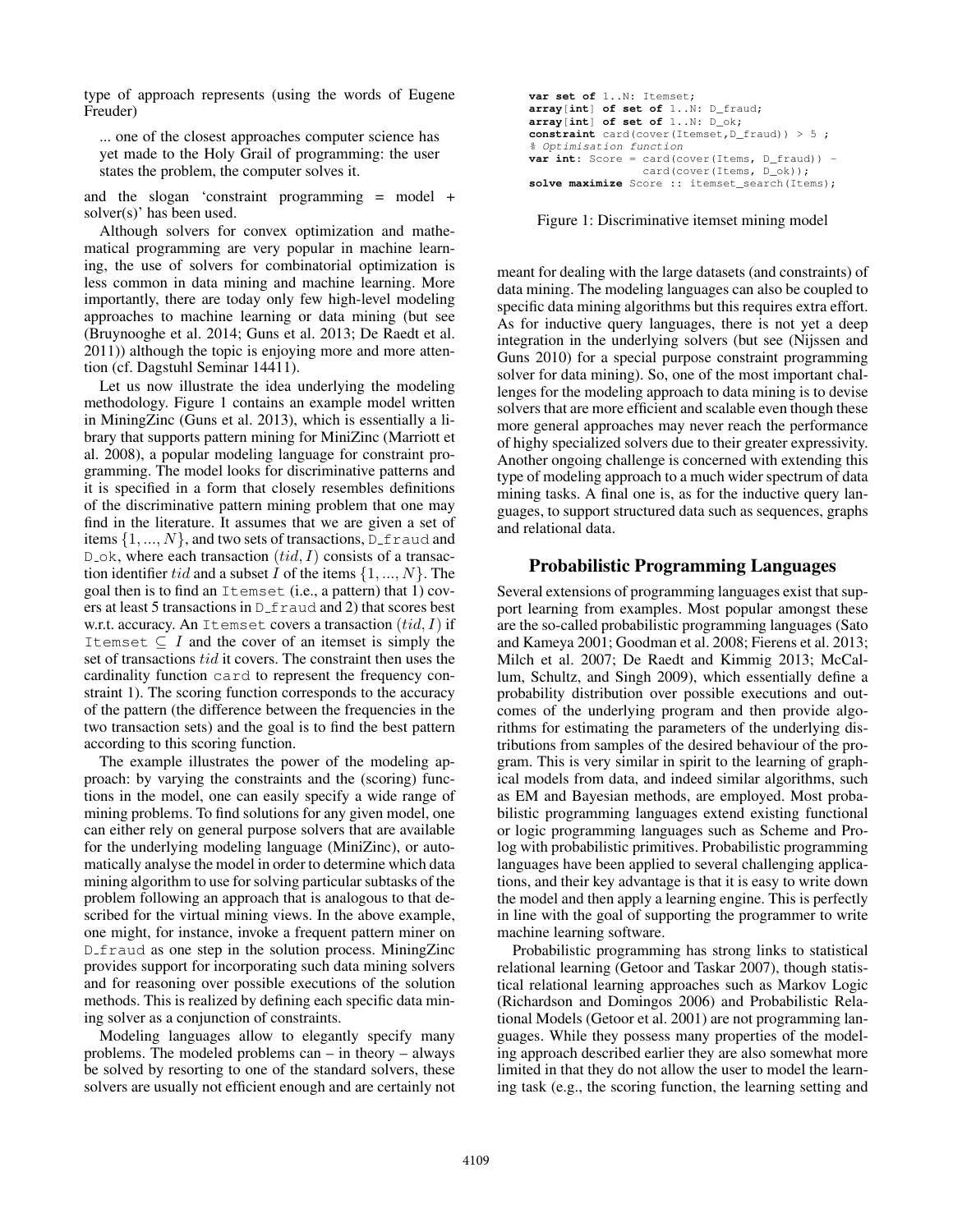```
0.1::burglary.
0.2::earthquake.
0.7::hears_alarm(mary).
0.4::hears alarm(john).
alarm :- earthquake.
alarm :- burglary.
calls(x) :- alarm, hears alarm(x).
call := calls(x).
```
#### Figure 2: ProbLog program

learning algorithm are typically fixed and built-in).

Let us illustrate probabilistic programming using a ProbLog example (Fierens et al. 2013). ProbLog is a probabilistic extension of Prolog that allows for facts to be annotated with probability values. Each (ground) probabilistic fact  $p$ : f is viewed as an independent random variable f that is true with probability  $p$  and false with probability  $1 - p$ . Thus a ProbLog program defines a distribution over total choices, i.e., truth-assignments to the set of all (ground instances of the) probabilistic facts. In the example in Figure 2, these are the variables burglary, earthquake, hears alarm(mary), hears alarm(john). For instance, the probability that all of them except earthquake are true is  $0.1 \times (1 - 0.2) \times 0.7 \times 0.4$ . Each total choice then induces a (deterministic) Prolog program, and the set of all its consequences yields one possible world. The possible world corresponding to the above total choice includes also the facts alarm, calls(john), calls(mary), call. The probability of a query is defined as the probability that it is true in a randomly sampled possible world. For instance, the query calls (mary) has probability 0.196 as 0.196 is the sum of the probabilities of all the possibles worlds that contain calls(mary).

The parameters of the probabilistic program could then be learned from samples of the target program, which could take the form of (partial) possible worlds or queries.

The key challenge for probabilistic programming is – not surprisingly – to perform efficient inference and learning and to scale up to large datasets. But there are also other open challenges. For instance, from a software engineering perspective one should be able to give guarantees on the performance of the learned programs. Will the answers they compute be approximately correct with high probability?

# Further Languages for Learning

In addition to the three types of languages illustrated above, there exist several types of languages for mining and learning that have not been mentioned yet.

First, in addition to probabilistic programming languages, there exist also other types of programming languages that support learning. For instance, Learning Based Java (Rizzolo and Roth 2010) is an extension of Java that is very much in the spirit of Mitchell's vision as it allows to specify that certain procedures are to be learned from data. LBJ specifies and solves these problems using constraint conditional models. The way of realizing this in LBJ bears some resemblance to the modeling approach descibed in MiningZinc. It is only

that the tasks are more machine learning oriented, related to predictive learning, and that the problems are cast as constraint conditional models instead of as constraint programs. Another example is Dyna (Eisner and Filardo 2011), which extends Datalog with semi-rings and learning, which makes it related to ProbLog though unlike ProbLog it associates weights to ground atoms rather than probabilities. This allows it to represent grammar-like structures but also neural networks, and it provides a gradient-based approach to parameter estimation. Finally, the kLog language and framework (Frasconi et al. 2014) integrates kernel-based learning with logic programs. It first turns the input data (represented as a logic program as in inductive logic programming) into a graph and then employs a graph-kernel on the resulting graphicalization to derive a set of features that are then used in an SVM. All of these languages have been used in natural language processing applications.

Another class of languages for learning has been developed with agent programming and reinforcement learning in mind. The language is used to specify the action and world model of the agent and reinforcement learning is used to determine the policies that the agent will execute. In this way, it combines elements of planning and Markov Decision Processes in a declarative modeling way. Example languages include ALISP (Andre and Russell 2002) and Golog (Beck and Lakemeyer 2012).

#### **Discussion**

This note has introduced three types of languages that support learning and mining. Although these types of languages are based on quite different principles (querying, modeling, and programming), these differences are not always as clear cut when looking at particular languages and there really seems to be a continuum. This is clear when looking, for instance, at some probabilistic programming languages, like ProbLog and Church (Goodman et al. 2008), whose programs could also be viewed as models.

What is more important than these differences is that they share a common goal: support the programmer to produce learning and mining software by writing queries, models or declarative programs and calling solvers rather than having to implement complex mining and learning algorithms. This is more convenient and more economical. For the machine learning and data mining scientists, these languages also realize rapid prototyping and in case the performance needs improvement, one can always implement a specialized algorithm implementing the model afterwards. Furthermore, developing machine learning and data mining systems within such a framework may also lead towards libraries of common problems and reuse of solutions.

Many of these languages have been used to solve real-life applications already. Furthermore, the several streams of research and the number of results in these area show that there is an increasing interest and an increasing need for such languages. However, they are also still limited in that they are typically based on a single paradigm or task, that they are not always tightly integrated into the inference engine of the underlying language, that they often need to be coupled to an external data mining or learning system, and that it is